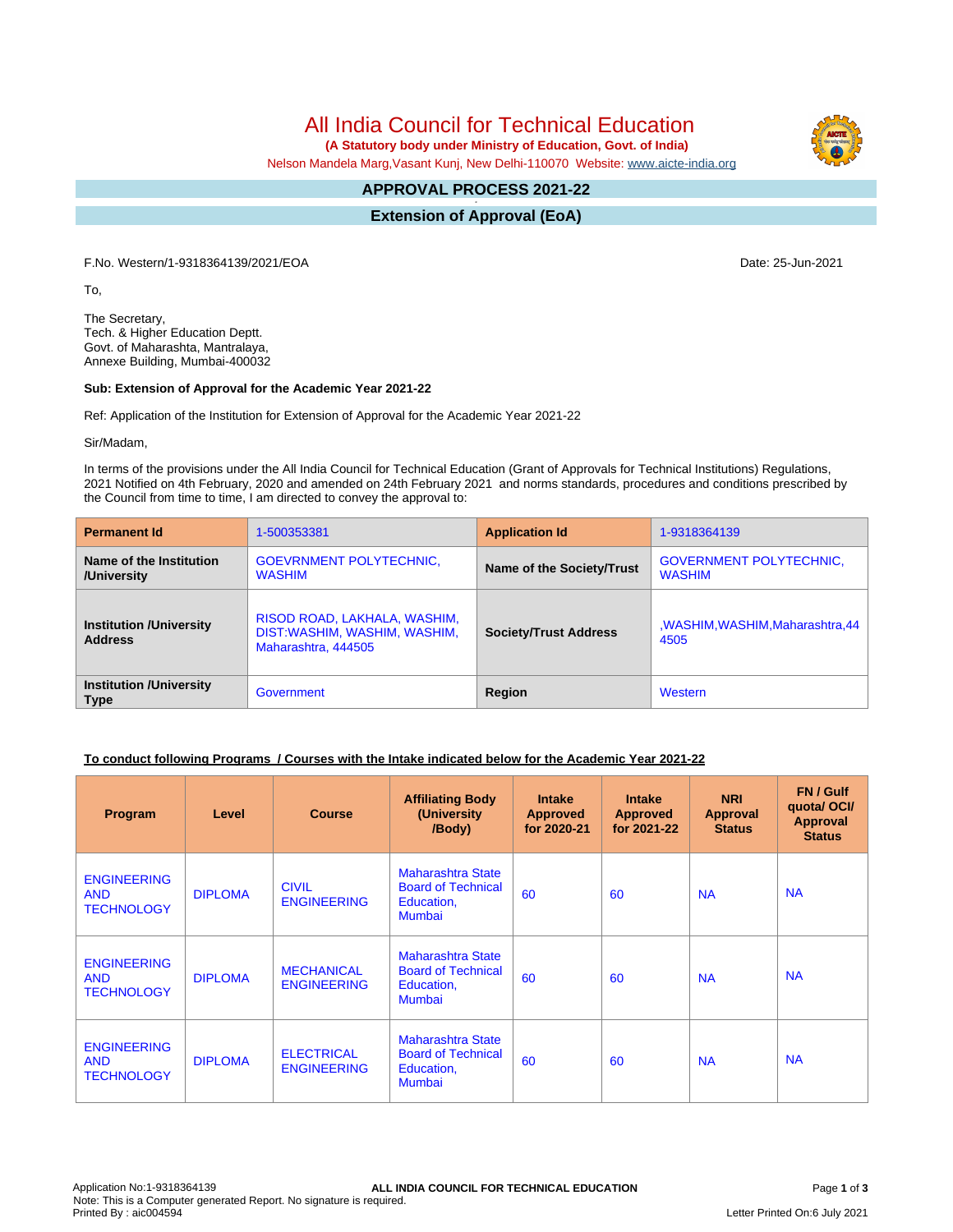| <b>ENGINEERING</b><br><b>AND</b><br><b>TECHNOLOGY</b> | <b>DIPLOMA</b> | <b>ELECTRONICS</b><br><b>AND</b><br><b>TELECOMMUNI</b><br><b>CATIONS</b><br><b>ENGINEERING</b> | <b>Maharashtra State</b><br><b>Board of Technical</b><br>Education,<br><b>Mumbai</b> | 60 | 60 | <b>NA</b> | <b>NA</b> |
|-------------------------------------------------------|----------------|------------------------------------------------------------------------------------------------|--------------------------------------------------------------------------------------|----|----|-----------|-----------|
| <b>ENGINEERING</b><br><b>AND</b><br><b>TECHNOLOGY</b> | <b>DIPLOMA</b> | <b>AUTOMOBILE</b><br><b>ENGINEERING</b>                                                        | Maharashtra State<br><b>Board of Technical</b><br>Education,<br>Mumbai               | 60 | 60 | <b>NA</b> | <b>NA</b> |
| <b>ENGINEERING</b><br><b>AND</b><br><b>TECHNOLOGY</b> | <b>DIPLOMA</b> | <b>INFORMATION</b><br><b>TECHNOLOGY</b>                                                        | <b>Maharashtra State</b><br><b>Board of Technical</b><br>Education,<br><b>Mumbai</b> | 60 | 60 | <b>NA</b> | <b>NA</b> |

#### **It is mandatory to comply with all the essential requirements as given in APH 2021-22 (Appendix 6)**

The Institution/ University is having the following deficiencies as per the online application submitted to AICTE (self-disclosure based) and the same shall be complied within Two years from the date of issue of this EoA.

### **Deficiencies\* Noted (based on Self Disclosure)**

**\***Please refer Deficiency Report for details

# **Important Instructions**

- 1. The State Government/ UT/ Directorate of Technical Education/ Directorate of Medical Education shall ensure that 10% of reservation for Economically Weaker Section (EWS) as per the reservation policy for admission, operational from the Academic year 2019-20 is implemented without affecting the reservation percentages of SC/ ST/ OBC/ General. However, this would not be applicable in the case of Minority Institutions referred to the Clause (1) of Article 30 of Constitution of India. Such Institution shall be permitted to increase in annual permitted strength over a maximum period of two years.
- 2. The Institution offering courses earlier in the Regular Shift, First Shift, Second Shift/Part Time now amalgamated as total intake shall have to fulfil all facilities such as Infrastructure, Faculty and other requirements as per the norms specified in the Approval Process Handbook 2021-22 for the Total Approved Intake. Further, the Institutions Deemed to be Universities/ Institutions having Accreditation/ Autonomy status shall have to maintain the Faculty: Student ratio as specified in the Approval Process Handbook.
- 3. Strict compliance of Anti-Ragging Regulation, Establishment of Committee for SC/ ST, Establishment of Internal Complaint Committee (ICC), Establishment of Online Grievance Redressal Mechanism, Barrier Free Built Environment for disabled and elderly persons, Fire and Safety Certificate should be maintained as per the provisions made in Approval Process Handbook and AICTE Regulation notified from time to time.
- 4. In case of any differences in content in this Computer generated Extension of Approval Letter, the content/information as approved by the Executive Council / General Council as available on the record of AICTE shall be final and binding.

**Prof.Rajive Kumar Member Secretary, AICTE**

Copy \*\* to:

**1. The Director of Technical Education\*\*, Maharashtra**